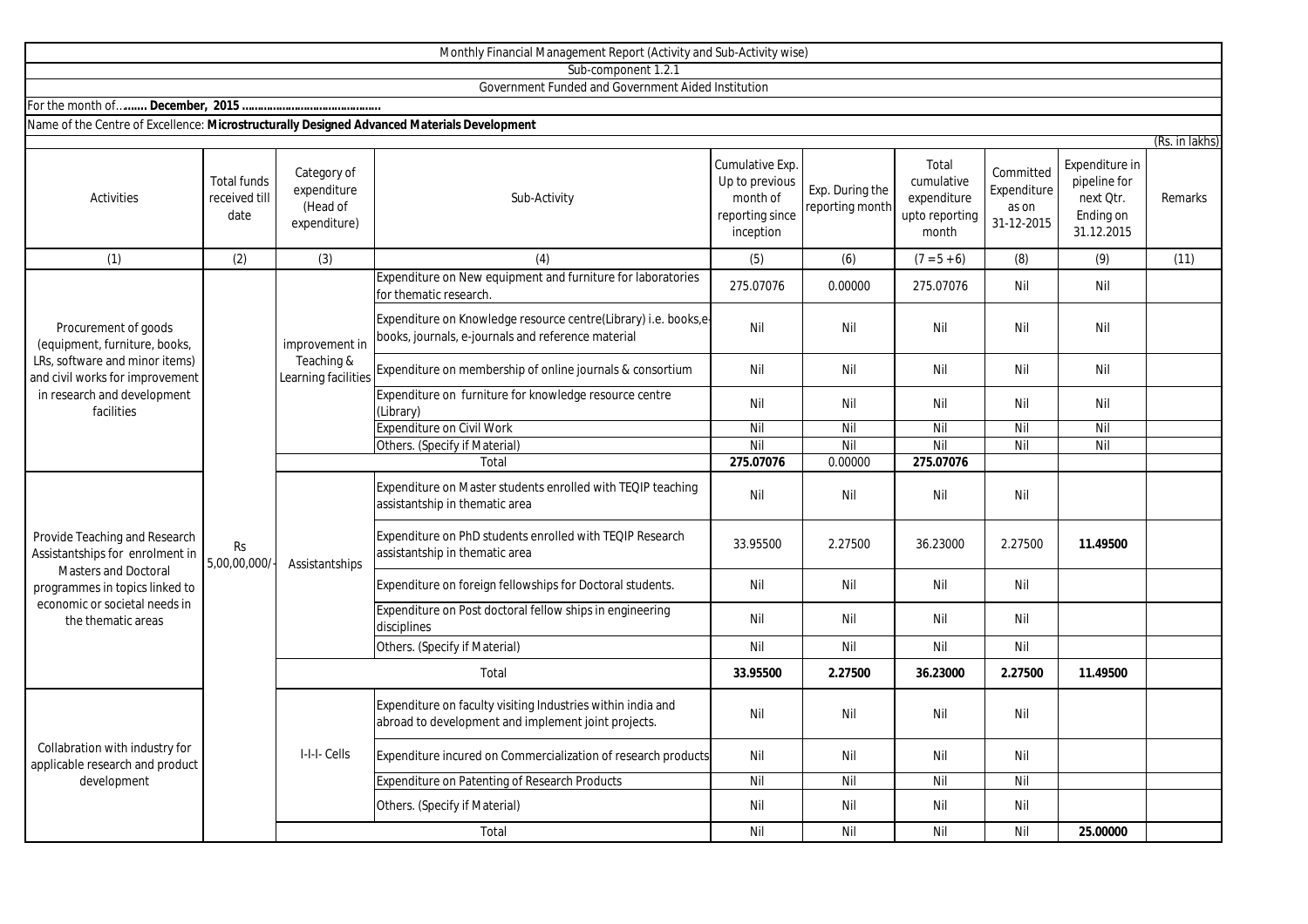| <b>Activities</b>                                                                                                                               | <b>Total funds</b><br>received till<br>date | Category of<br>expenditure<br>(Head of<br>expenditure) | Sub-Activity                                                                                                                                   | Cumulative Exp.<br>Up to previous<br>month of<br>reporting since<br>inception | Exp. During the<br>reporting month | Total<br>cumulative<br>expenditure<br>upto reporting<br>month | Committed<br>Expenditure<br>as on<br>31-12-2015 | Expenditure in<br>pipeline for<br>next Otr.<br>Ending on<br>31.12.2015 | Remarks |
|-------------------------------------------------------------------------------------------------------------------------------------------------|---------------------------------------------|--------------------------------------------------------|------------------------------------------------------------------------------------------------------------------------------------------------|-------------------------------------------------------------------------------|------------------------------------|---------------------------------------------------------------|-------------------------------------------------|------------------------------------------------------------------------|---------|
| National / International<br>collabration for Research and<br>Development activities with<br>Academic Institutions and<br>R<br>& D organisations |                                             | R&D                                                    | Expenditure on Securing sponsored projects and Consultancy<br>assignments                                                                      | Nil                                                                           | Nil                                | Nil                                                           | Nil                                             |                                                                        |         |
|                                                                                                                                                 |                                             |                                                        | Expenditure on Publication of research papers in peer reviewed<br>iournals                                                                     | 0.08092                                                                       | $\mathbf 0$                        | 0.08092                                                       | Nil                                             |                                                                        |         |
|                                                                                                                                                 |                                             |                                                        | Expenditure incured on Commercialization of research products                                                                                  | Nil                                                                           | Nil                                | Nil                                                           | Nil                                             |                                                                        |         |
|                                                                                                                                                 |                                             |                                                        | <b>Expenditure on Patenting of Research Products</b>                                                                                           | 0.76550                                                                       | 0.00000                            | 0.76550                                                       | Nil                                             |                                                                        |         |
|                                                                                                                                                 |                                             |                                                        | Expenditure on amount paid to Consultant for participation in<br>Research & Development and for delivering expert lectures                     | Nil                                                                           | Nil                                | Nil                                                           | Nil                                             |                                                                        |         |
|                                                                                                                                                 |                                             |                                                        | Expenditure on faculty visiting Industries within india and<br>abroad to development and implement joint projects.                             | Nil                                                                           | Nil                                | Nil                                                           | Nil                                             |                                                                        |         |
|                                                                                                                                                 |                                             |                                                        | Expenditure on characterization of sample of R & D projects                                                                                    | Nil                                                                           | Nil                                | Nil                                                           | Nil                                             |                                                                        |         |
|                                                                                                                                                 |                                             |                                                        | Expenditure on Presentation of paper in International Seminar,<br>Conference etc. by Doctoral students                                         | 11.46184                                                                      | 2.08199                            | 13.54383                                                      | Nil                                             |                                                                        |         |
|                                                                                                                                                 |                                             |                                                        | Others. (Specify if Material)                                                                                                                  | 24.20659                                                                      | $\mathbf 0$                        | 24.20659                                                      | Nil                                             |                                                                        |         |
|                                                                                                                                                 |                                             |                                                        | Total                                                                                                                                          | 36.51485                                                                      | 2.08199                            | 38.59684                                                      | <b>Nil</b>                                      | 11.40316                                                               |         |
| Enhancing research competence<br>of faculty and knowledge sharing<br>in thematic areas, both within<br>India and abroad                         |                                             | <b>FSD</b>                                             | Expenditure on faculty training for enhancement of Research<br>competence in thematic areas                                                    | 3.58528                                                                       | $\pmb{0}$                          | 3.58528                                                       | Nil                                             |                                                                        |         |
|                                                                                                                                                 |                                             |                                                        | Expenditure incurred on Participation by faculty in seminars,<br>conferences, workshops and Continuing Education Programes<br>(CEPs) etc.      | 0.19965                                                                       | $\Omega$                           | 0.19965                                                       | Nil                                             |                                                                        |         |
|                                                                                                                                                 |                                             |                                                        | Expenditure on Organizing thematic area training programmes,<br>workshops, seminars, conferences and Continuing Education<br>Programmes (CEPs) | Nil                                                                           | Nil                                | Nil                                                           | Nil                                             |                                                                        |         |
|                                                                                                                                                 |                                             |                                                        | Expenditure on staff development                                                                                                               | Nil                                                                           | Nil                                | $\overline{N}$                                                | Nil                                             |                                                                        |         |
|                                                                                                                                                 |                                             |                                                        | Expenditure on seed grant to researchers to venture into new<br>directions within the specified theme.                                         | Nil                                                                           | Nil                                | Nil                                                           | Nil                                             |                                                                        |         |
|                                                                                                                                                 |                                             |                                                        | Others. (Specify if Material)                                                                                                                  | Nil                                                                           | Nil                                | Nil                                                           | Nil                                             |                                                                        |         |
|                                                                                                                                                 |                                             |                                                        | Total                                                                                                                                          | 3.78493                                                                       | $\mathbf{0}$                       | 3.78493                                                       | Nil                                             | 46.21507                                                               |         |
| Incremental operating cost                                                                                                                      |                                             | <b>IOC</b>                                             |                                                                                                                                                | 15.67927                                                                      | 0.57908                            | 16.25835                                                      | 0.46000                                         | 33.28165                                                               |         |
| <b>GRAND TOTAL</b>                                                                                                                              |                                             |                                                        | 365.00481                                                                                                                                      | 4.93607                                                                       | 369.94088                          | 2.73500                                                       | 127.39488                                       |                                                                        |         |